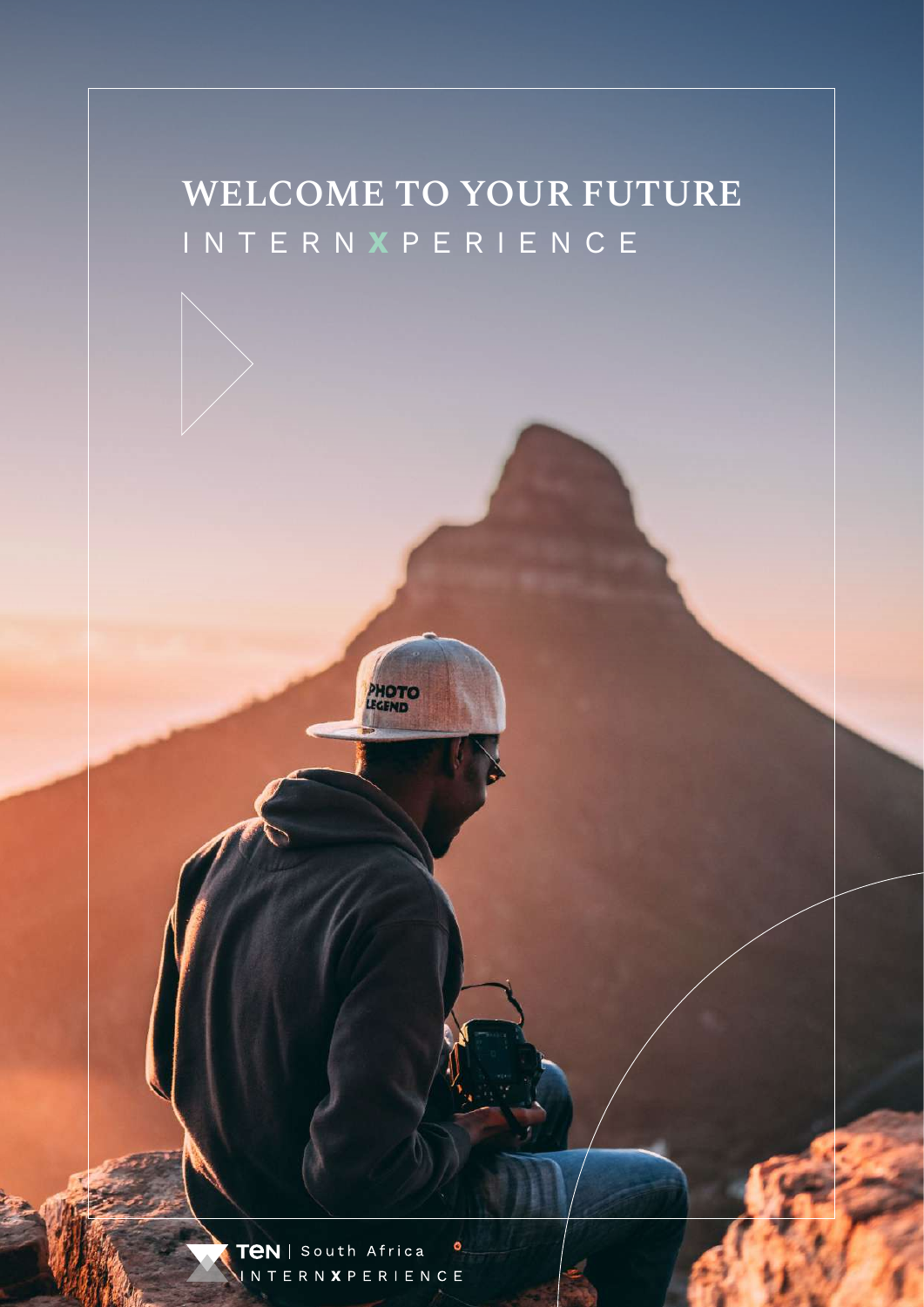# **Are you ready for an amazing start to 2022?**

#### INTERNXPERIENCE

Join us for a twelve-month professional development experience, gaining transferrable work experience at the world's leading luxury concierge and lifestyle content business.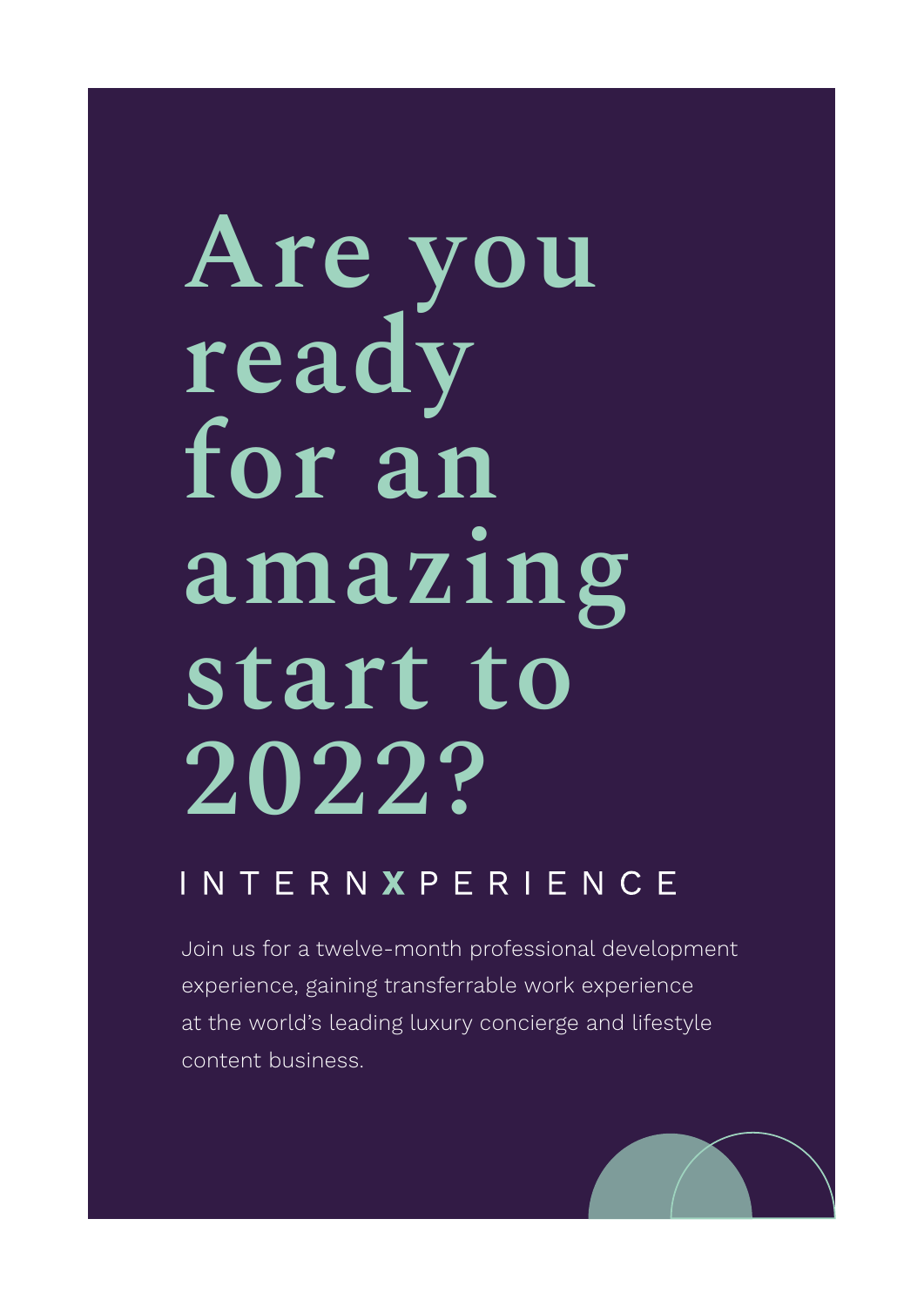

# **A one-ofa-kind**

#### INTERNXPERIENCE

We're looking for **ten** dynamic individuals who are eager to learn, explore and contribute to the success of a truly exciting and fast-growing global organisation.

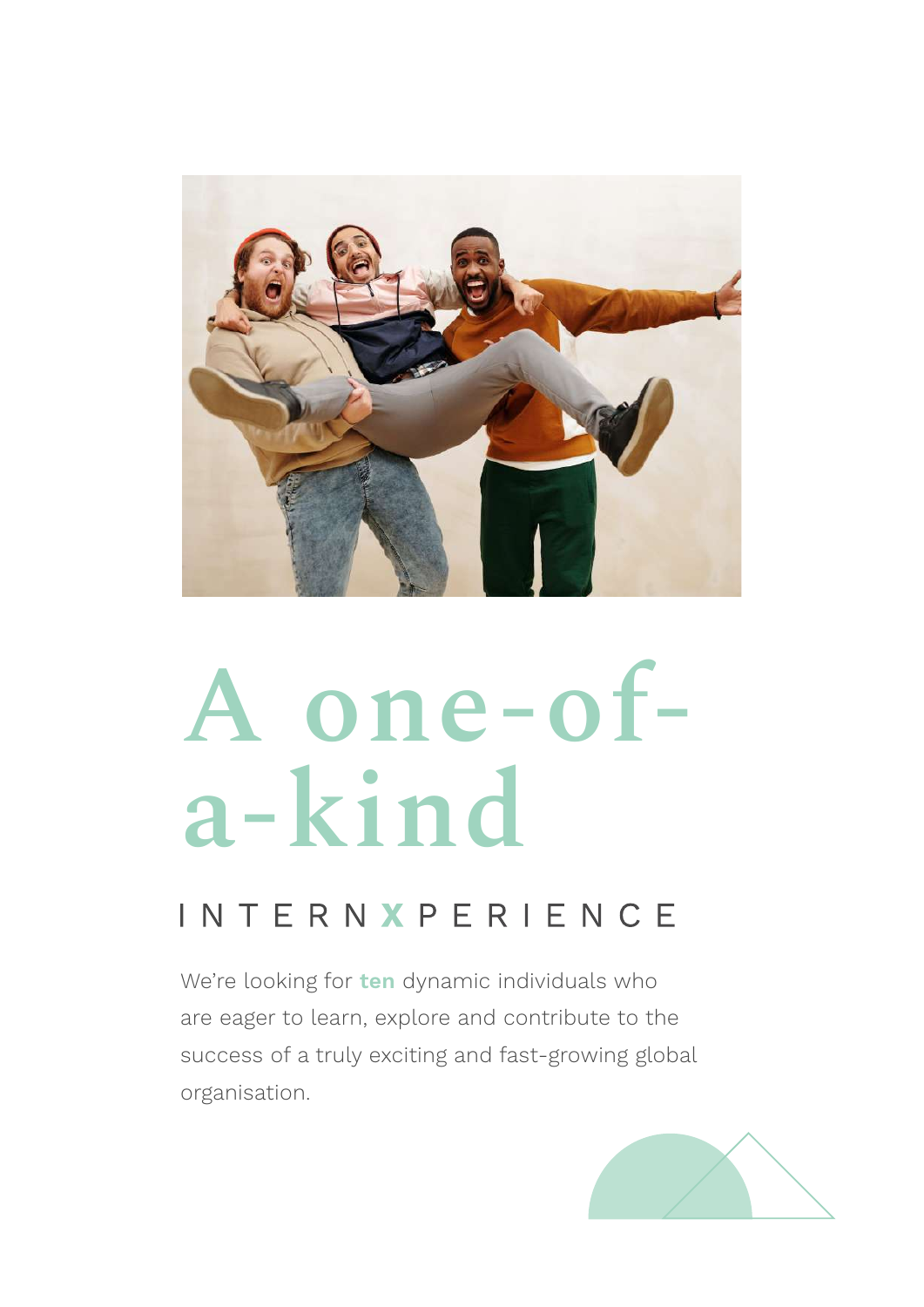# **About the**  INTERN **X** PERIENCE

Ten's InternXperiencehas been designed to expose interns to a variety of Ten's business and service lines, including hospitality, content and marketing, finance, people development, technology, and more.

As part of the InternXperience, you'll do three department rotations of three months each so you can gain a real understanding of how different aspects of the business work and develop your interests and passion.



#### **What we are offering...**

- Paid internship you will earn a salary
- One full year of work experience on your CV
- Access to certified business coaches
- Three-month rotations so you can gain real industry experience within different departments of the business
- Guaranteed interview for available vacancies at the time of graduation
- An opportunity to attend networking events at top venues in Cape Town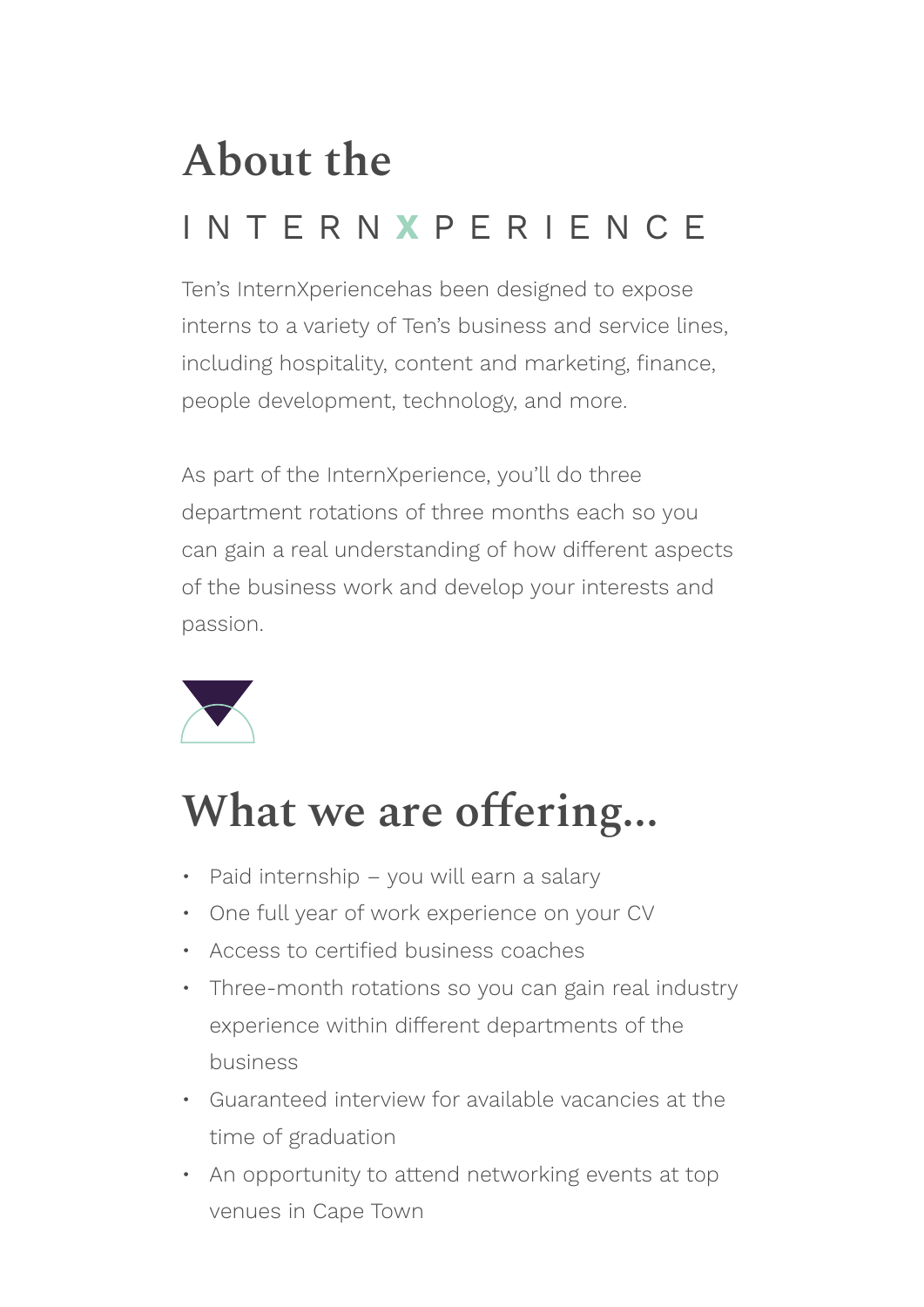## **About you**

- Hunger to learn
- Curiosity to explore different areas within a global business
- Excellent verbal and written communication skills
- Proficient in Microsoft Office suite is beneficial (Outlook, Word, PowerPoint, Excel)
- Educational background: Grade 12 or higher
- Relevant tertiary degree is advantageous but not a pre-requisite

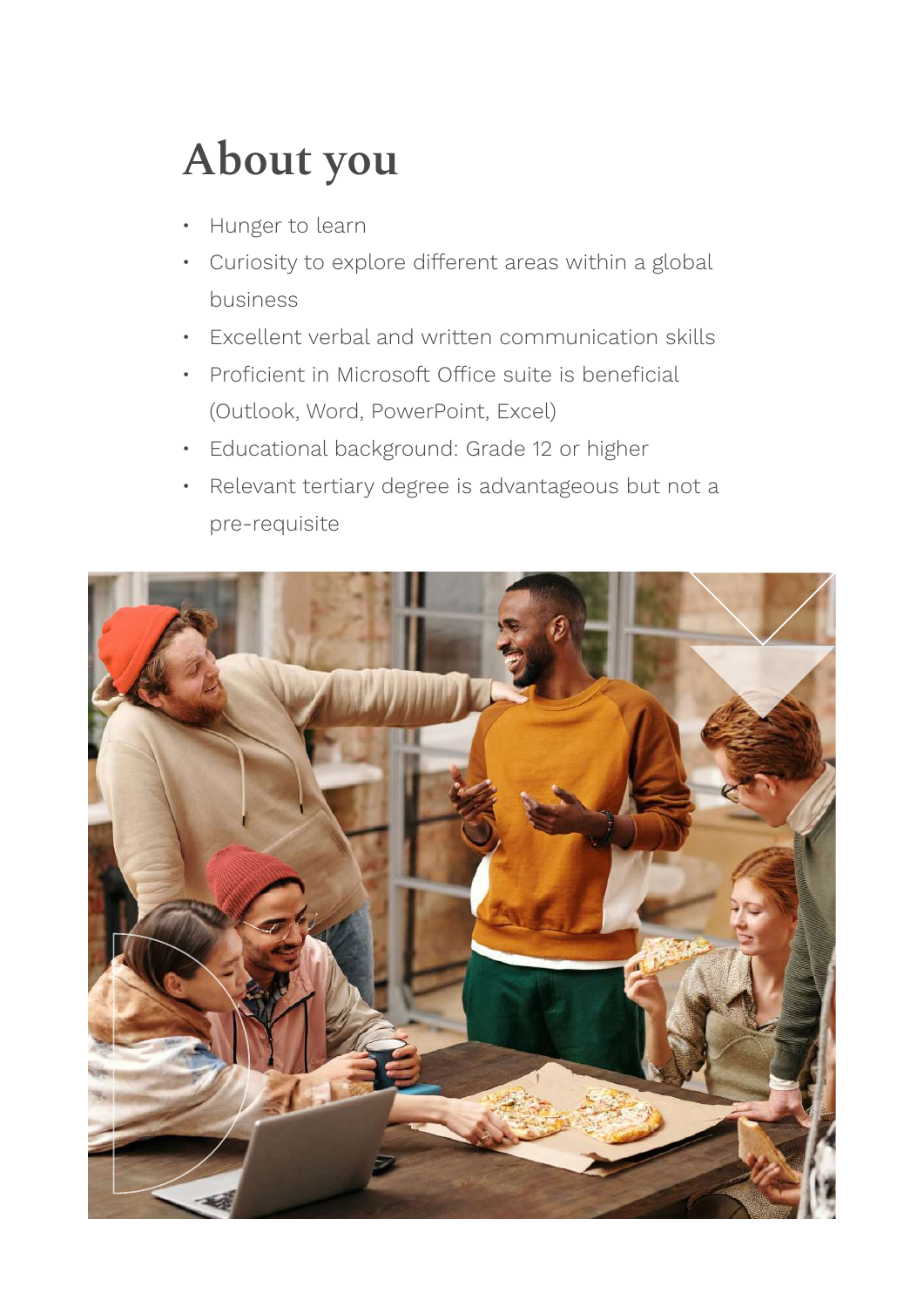#### **Programme structure**



Month 1



Welcome, onboarding and ongoing personal development

Month 2-10



On-job rotations (three x three months in different departments)

Month 11-12



Business impact and personal development projects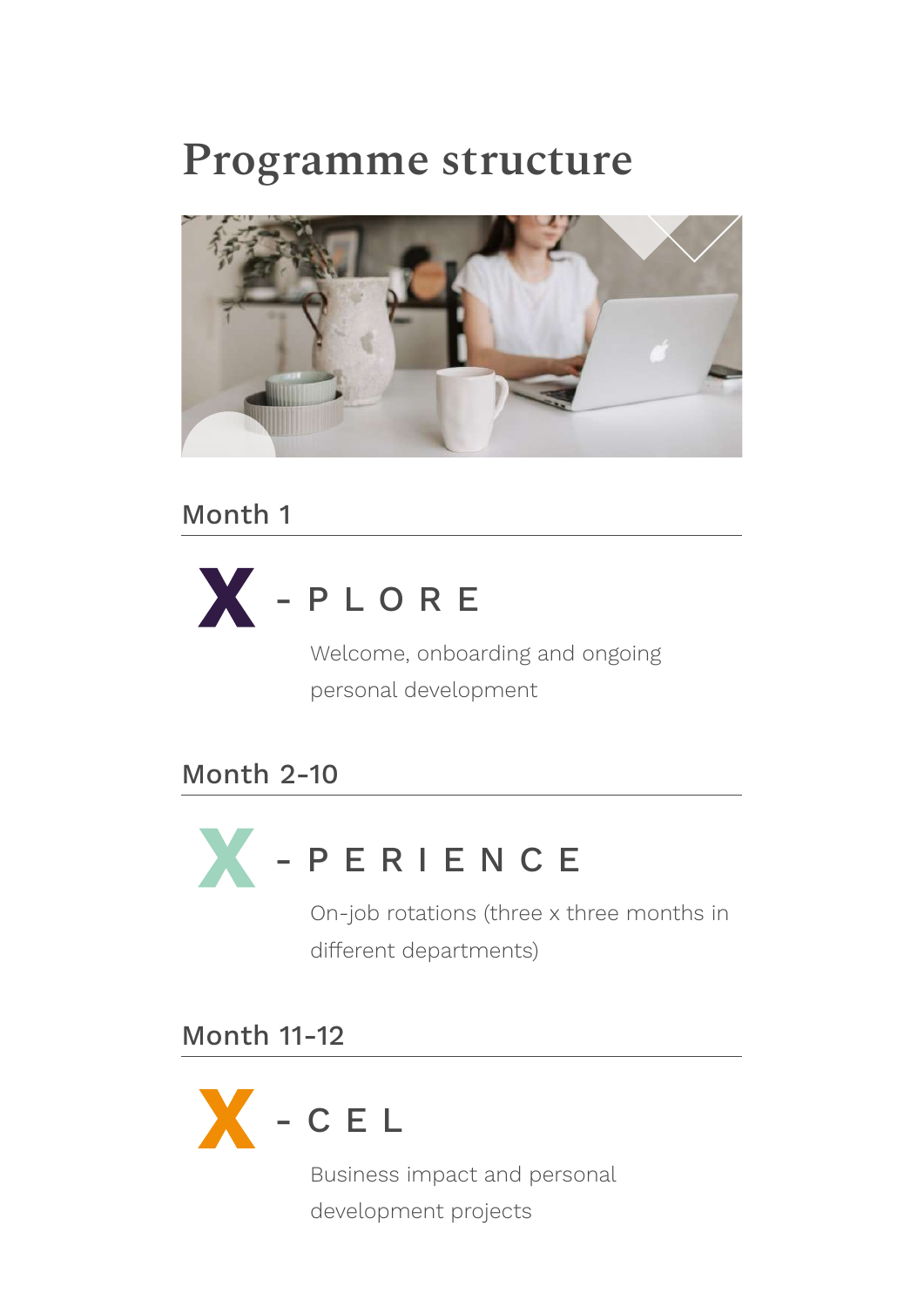#### **Programme in numbers**



We're looking for **10 dynamic individuals who are ready to make an impact** at a global organisation.

$$
(12)
$$

You can secure a **12-month employment contract.**



**You will do job rotations in three work streams** of your choice during your internship.

There will be **10 work streams to choose from** for on-job rotations.



Your **possibilities after the InternXperience are endless.**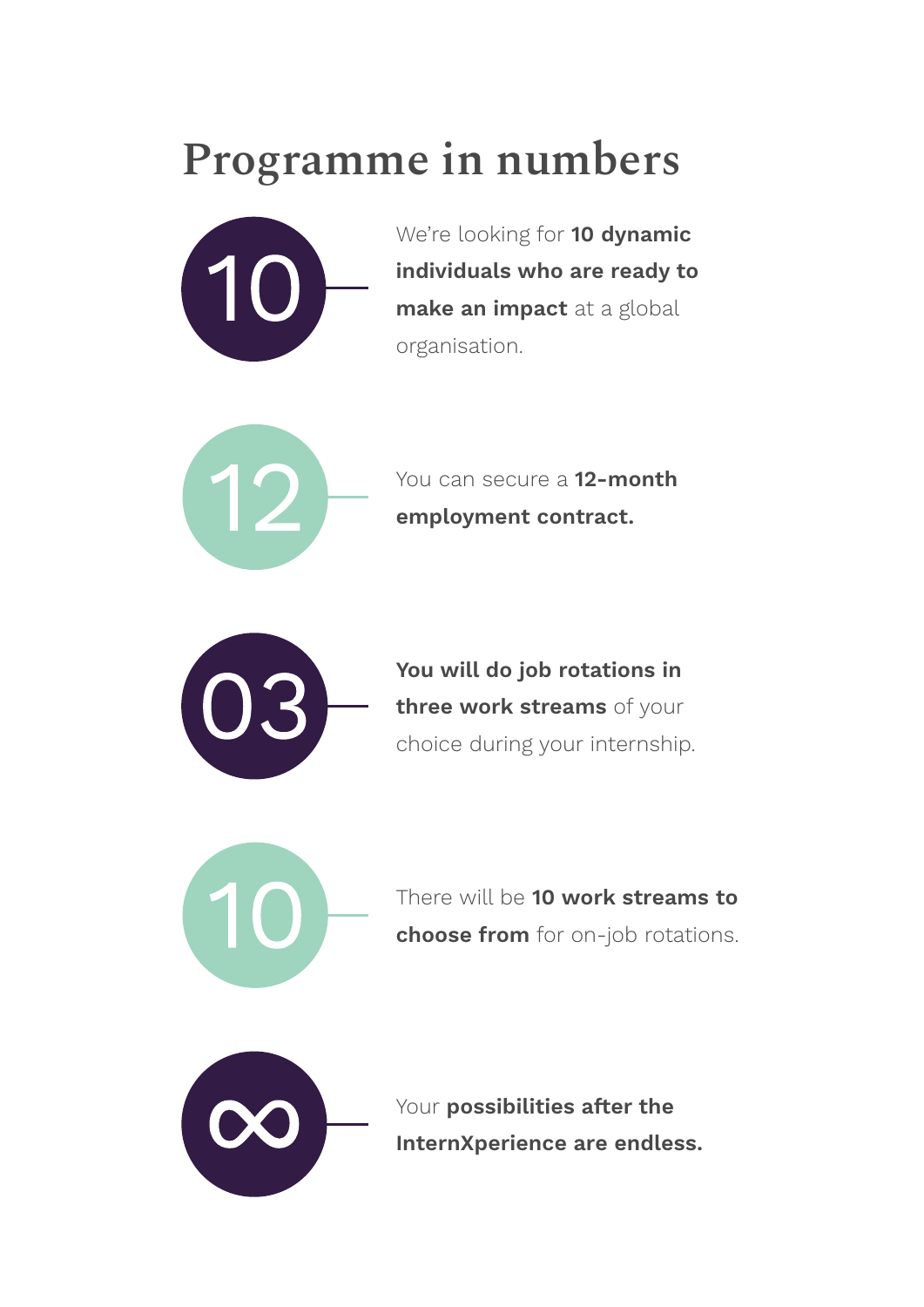## **Complete a rotation in three of these work streams:**





Concierge Service Delivery & Operations Business Finance



People Development & Employee Member Content Engagement



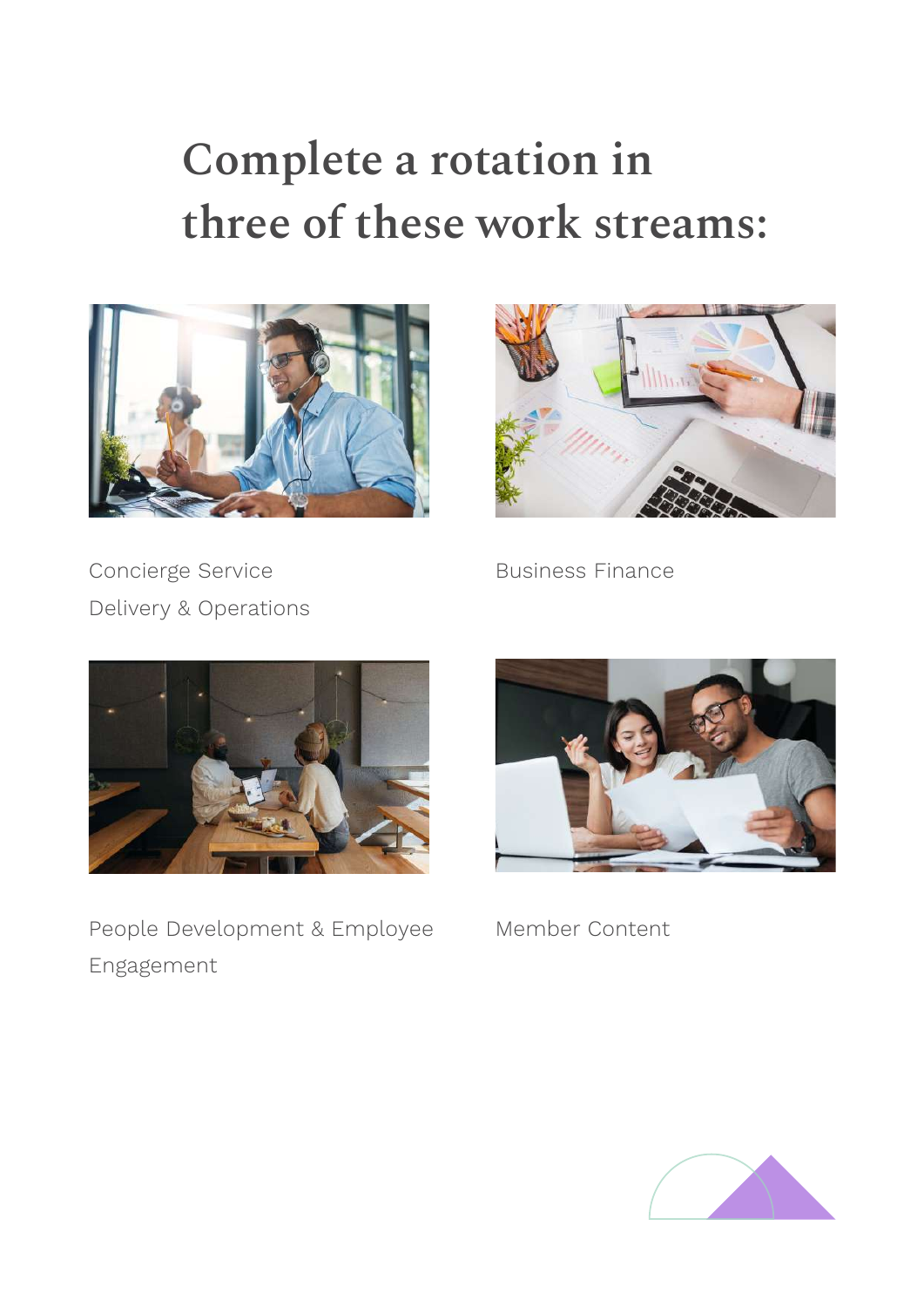



Marketing & Data Insights **Digital Product Management &** Delivery



Proposition



Application Support & Software Development



Branding & Product Design



Customer Experience & Member Satisfaction

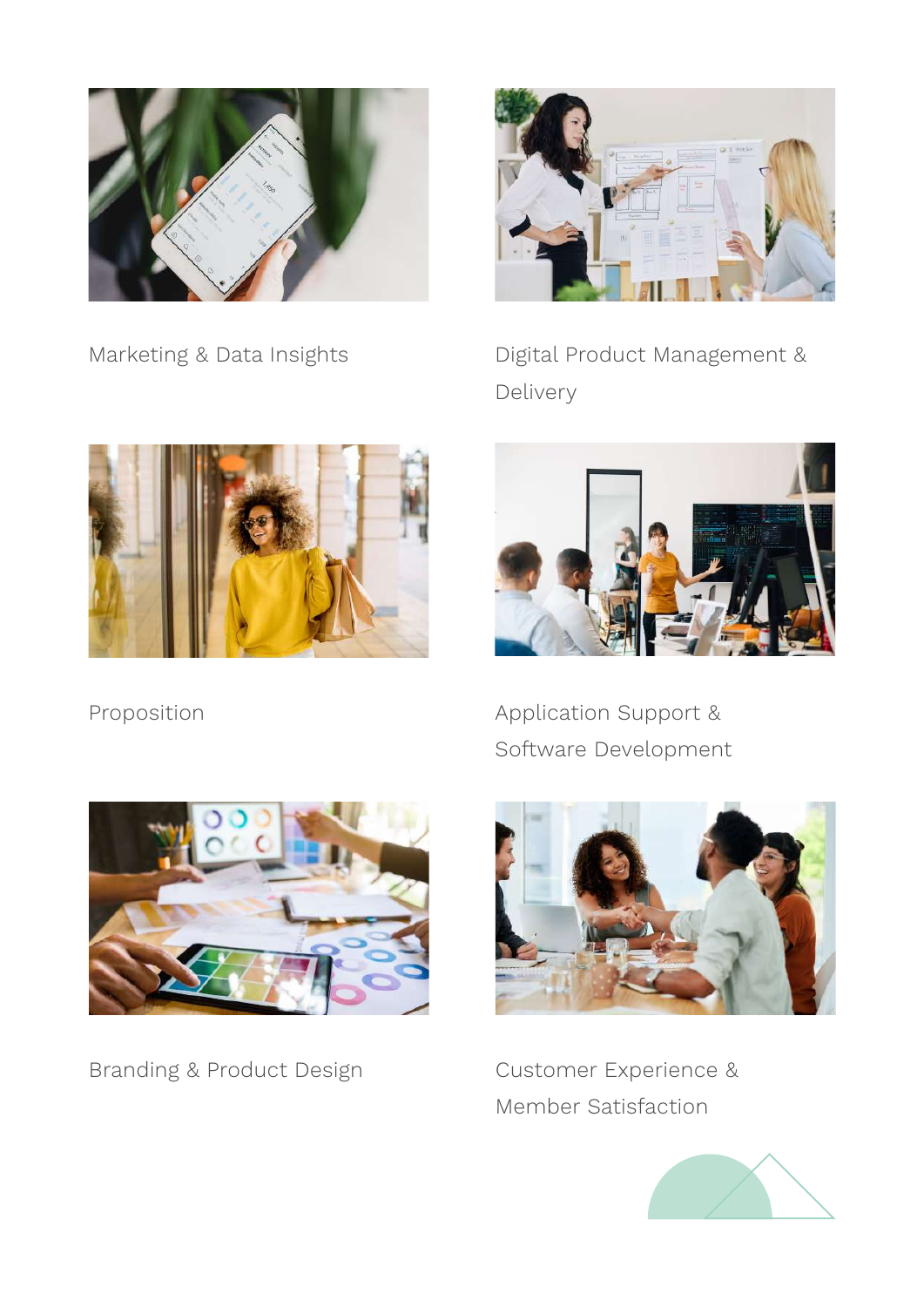## **Throughout your internship, you will…**



#### Grow

Experience training, mentoring and coaching throughout your internship.

#### Network

Meet people from around the world and start building your professional network.



#### Experience

Attend a series of live events across Cape Town.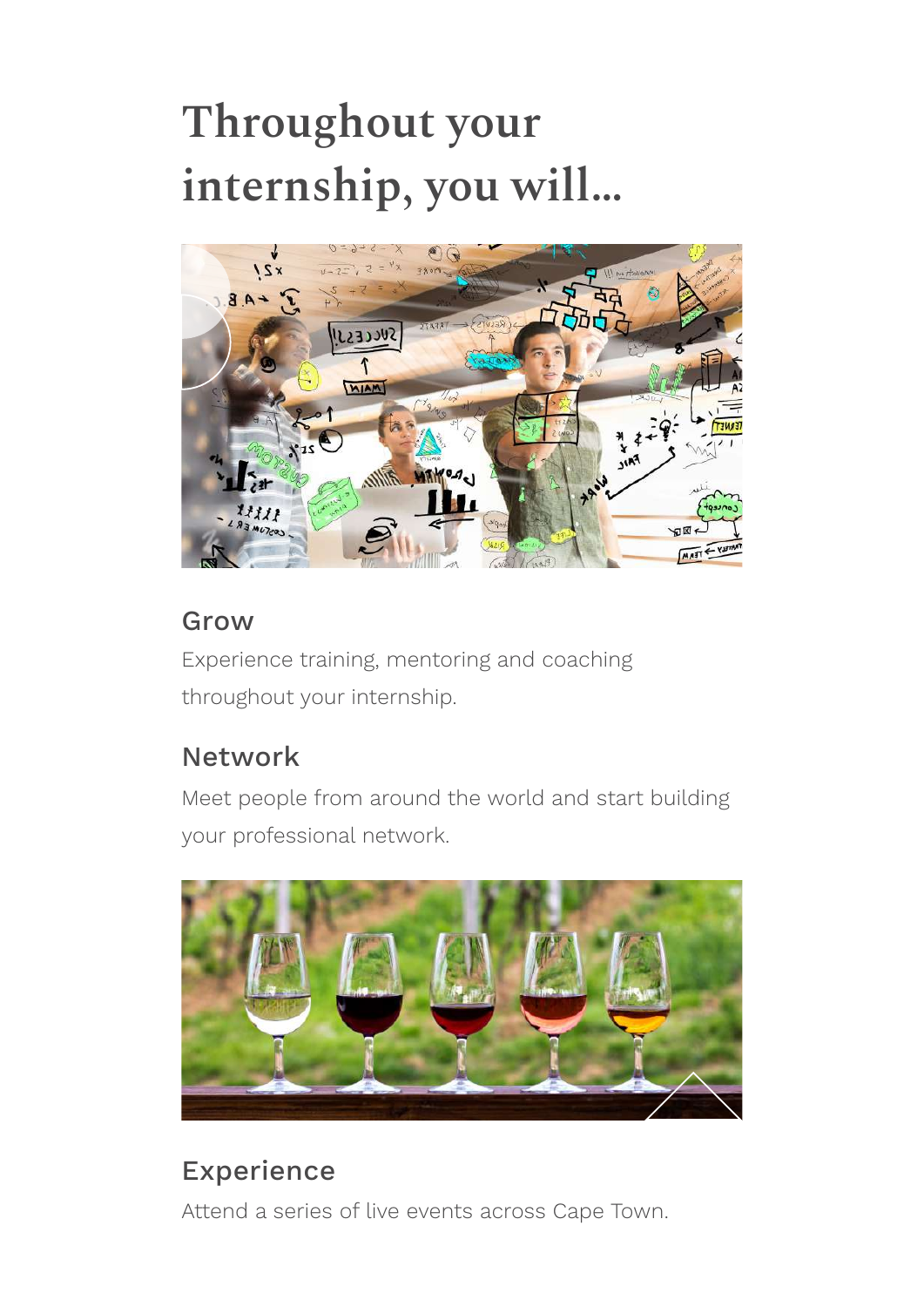### **About Ten Lifestyle Group**



Our goal is simple: to become the most trusted service business in the world. We are the global market leader for travel and lifestyle management services.

We use our expertise, technology and scale to get our members direct access to the best travel, entertainment, dining and luxury retail services.

We are always on the lookout for personable, motivated, well-organised and driven individuals to join our specialist teams of lifestyle managers, technologists and support services.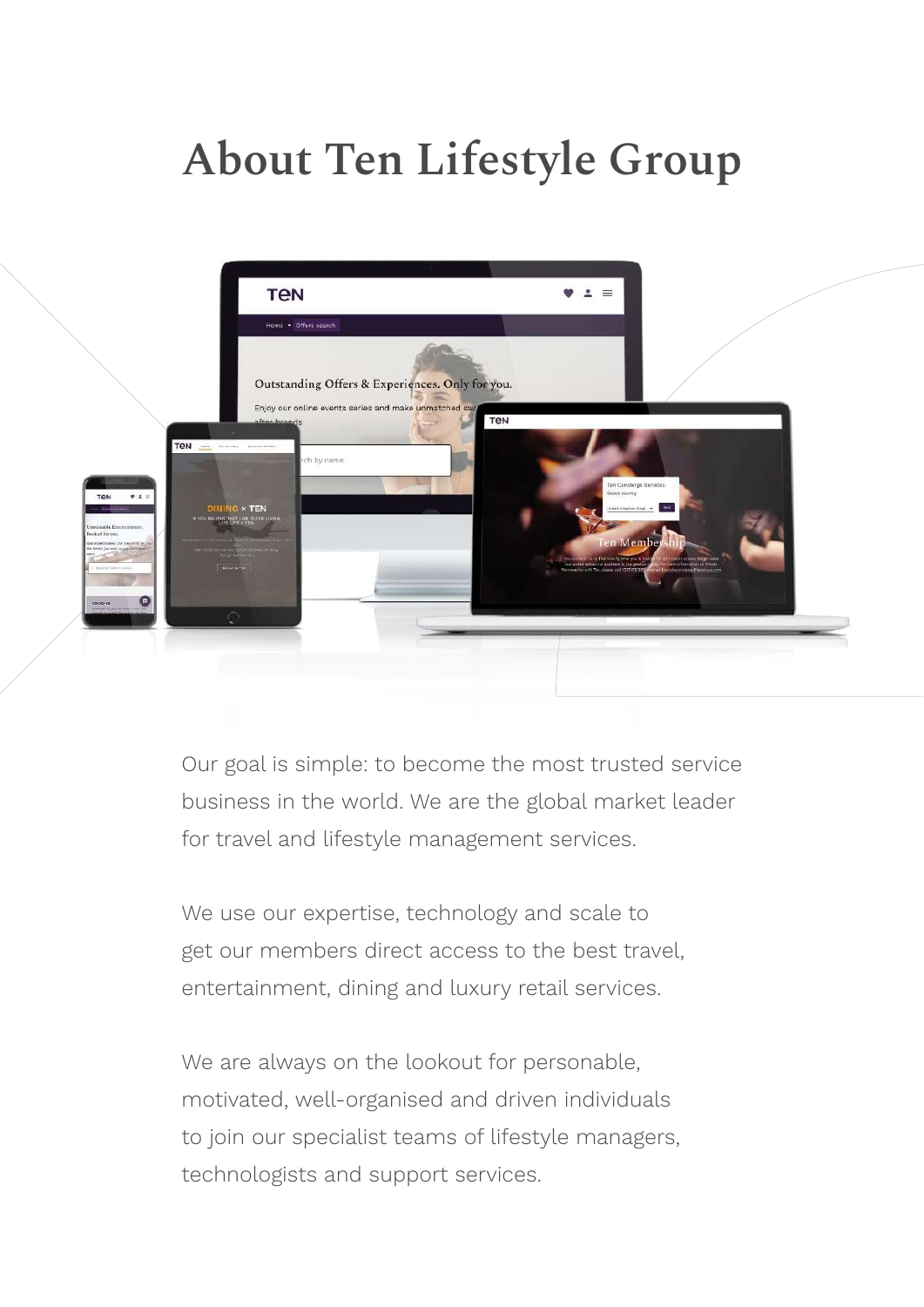

19 Louis Gradner Street – Foreshore – Cape Town – South Africa – 8001



## **Apply now**

Apply now by clicking on the link provided, submit your application, or browse our website to learn more.